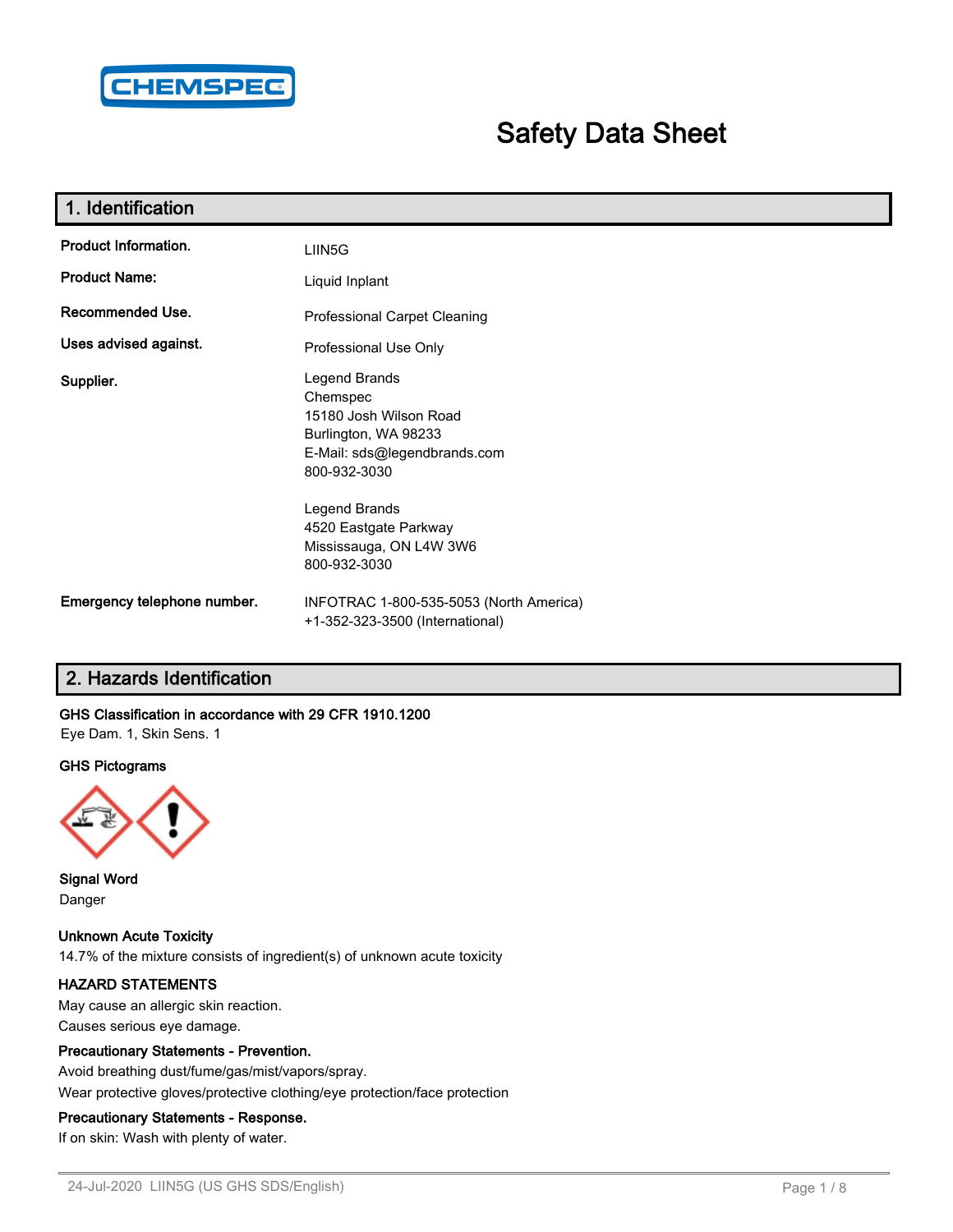If in eyes: Rinse cautiously with water for several minutes. Remove contact lenses, if present and easy

to do. Continue rinsing.

Immediately call a poison center/doctor.

If skin irritation or rash occurs: Get medical advice/attention.

#### **Precautionary Statements - Disposal.**

Dispose of contents in accordance with local/regional/national/international regulations.

## **3. Composition/Information on Ingredients**

| <b>Chemical Name</b>               | CAS-No.                   | Wt. %       |
|------------------------------------|---------------------------|-------------|
| <b>Ethoxylated Alcohol Mixture</b> | <b>NJ TSRN CS</b><br>1274 | $10 - 25$   |
| SODIUMXYLENE SULFONATE             | 1300-72-7                 | $2.5 - 10$  |
| Sodium carbonate                   | 497-19-8                  | $2.5 - 10$  |
| <b>TETRASODIUM EDTA</b>            | $64 - 02 - 8$             | $2.5 - 10$  |
| SODIUM (C14-16) OLEFIN SULFONATE   | 68439-57-6                | $1.0 - 2.5$ |
| D-limonene                         | 5989-27-5                 | $0.1 - 1.0$ |
| Alcohols, C10-14, ethoxylated      | 66455-15-0                | $0.1 - 1.0$ |
| Phosphoric acid                    | 7664-38-2                 | $0.1 - 1.0$ |

The exact percentage (concentration) of composition has been withheld as a trade secret.

## **4. First-aid Measures**

#### **Description of first-aid measures.**

#### **General advice.**

Call a physician if irritation develops or persists. When symptoms persist or in all cases of doubt seek medical advice.

#### **Inhalation.**

Move to fresh air.

#### **Skin contact.**

Wash off immediately with soap and plenty of water. Remove all contaminated clothes and shoes.

#### **Eye contact.**

Rinse thoroughly with plenty of water for at least 15 minutes and consult a physician. Remove contact lenses, if present.

#### **Ingestion.**

Do NOT induce vomiting. Never give anything by mouth to an unconscious person. Gently wipe or rinse the inside of the mouth with water.

#### **Symptoms.**

See Section 2.2, Label Elements and/or Section 11, Toxicological effects.

#### **Notes to physician.**

Treat symptomatically.

## **5. Fire-fighting Measures**

#### **Extinguishing media.**

#### **Suitable extinguishing media.**

Use extinguishing measures that are appropriate to local circumstances and the surrounding environment.

#### **Extinguishing media which shall not be used for safety reasons.**

High volume water jet.

#### **Special hazards arising from the substance or mixture.**

No information available.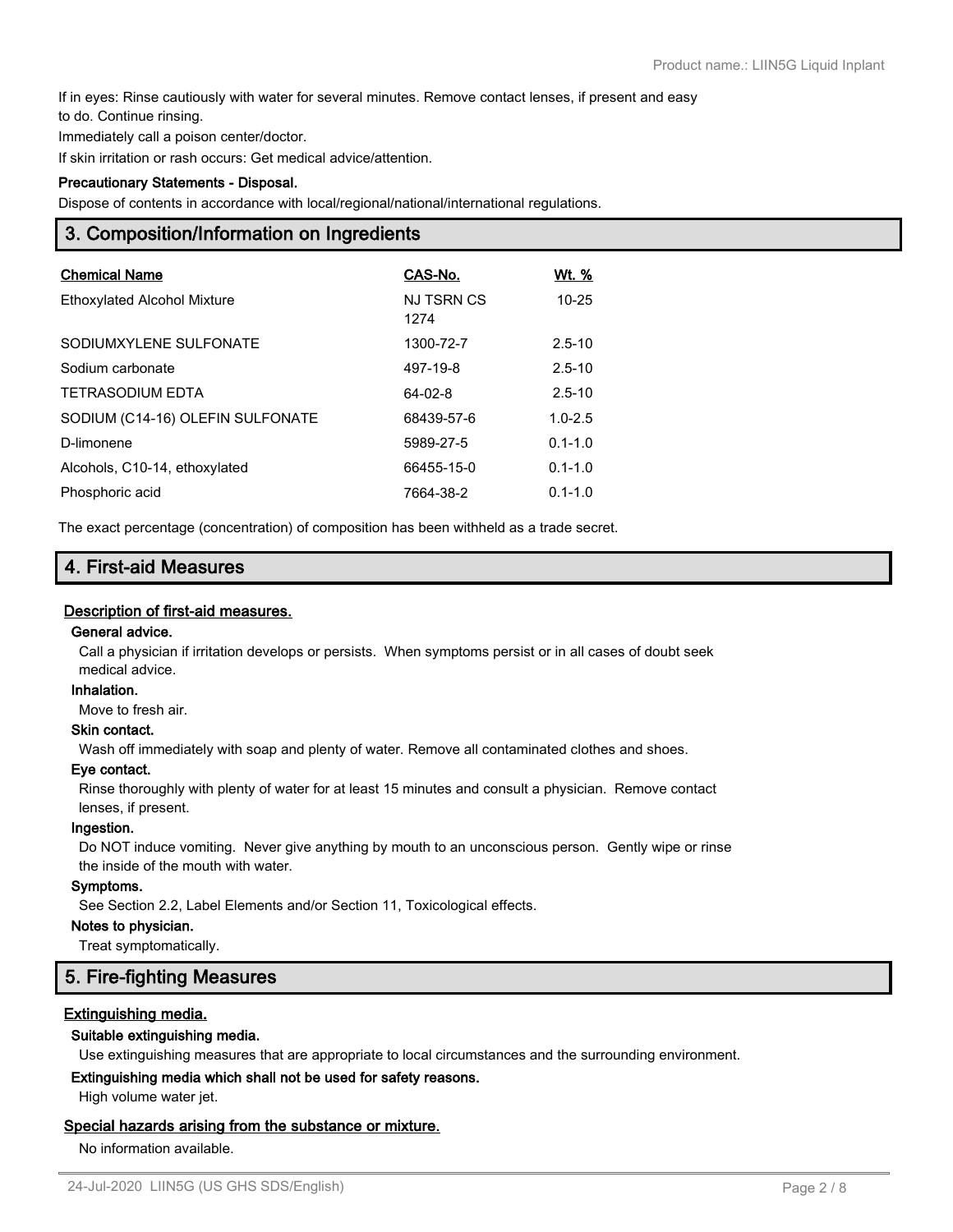#### **Advice for firefighters.**

As in any fire, wear self-contained breathing apparatus pressure-demand, MSHA/NIOSH (approved or equivalent) and full protective gear.

## **6. Accidental Release Measures**

#### **Personal precautions, protective equipment and emergency procedures.**

#### **Personal precautions.**

Avoid contact with skin, eyes and clothing. Ensure adequate ventilation, especially in confined areas. Do not breathe vapors or spray mist.

#### **Advice for emergency responders.**

Use personal protection recommended in Section 8.

#### **Environmental precautions.**

Prevent product from entering drains. See Section 12 for additional Ecological information.

#### **Methods and materials for containment and cleaning up.**

#### **Methods for Containment.**

Prevent further leakage or spillage if safe to do so. Pick up and transfer to properly labeled containers.

#### **Methods for cleaning up.**

Use personal protective equipment as required.

#### **Reference to other sections.**

See section 8 for more information.

## **7. Handling and Storage**

#### **Conditions for safe storage, including any incompatibilities.**

#### **Advice on safe handling.**

Handle in accordance with good industrial hygiene and safety practice.

#### **Hygiene measures.**

See section 7 for more information.

#### **Storage Conditions.**

Keep containers tightly closed in a cool, well-ventilated place.

## **8. Exposure Controls/Personal Protection**

| <b>Ingredients with Occupational Exposure Limits</b> |                      |                       |                     |                         |  |  |
|------------------------------------------------------|----------------------|-----------------------|---------------------|-------------------------|--|--|
| <b>Chemical Name</b>                                 | <b>ACGIH TLV-TWA</b> | <b>ACGIH-TLV STEL</b> | <b>OSHA PEL-TWA</b> | <b>OSHA PEL-CEILING</b> |  |  |
| Phosphoric acid                                      | 1 ma/m <sup>3</sup>  | $3 \text{ mg/m}^3$    | 1 mg/m <sup>3</sup> | N.E.                    |  |  |

**TLV = Threshold Limit Value TWA = Time Weighted Average PEL = Permissible Exposure Limit STEL = Short-Term Exposure Limit N.E. = Not Established**

#### **Engineering Measures.**

Showers, eyewash stations, and ventilation systems.

#### **Personal protective equipment.**

#### **Eye/Face Protection.**

Safety glasses with side-shields.

#### **Skin and body protection.**

Wear suitable protective clothing.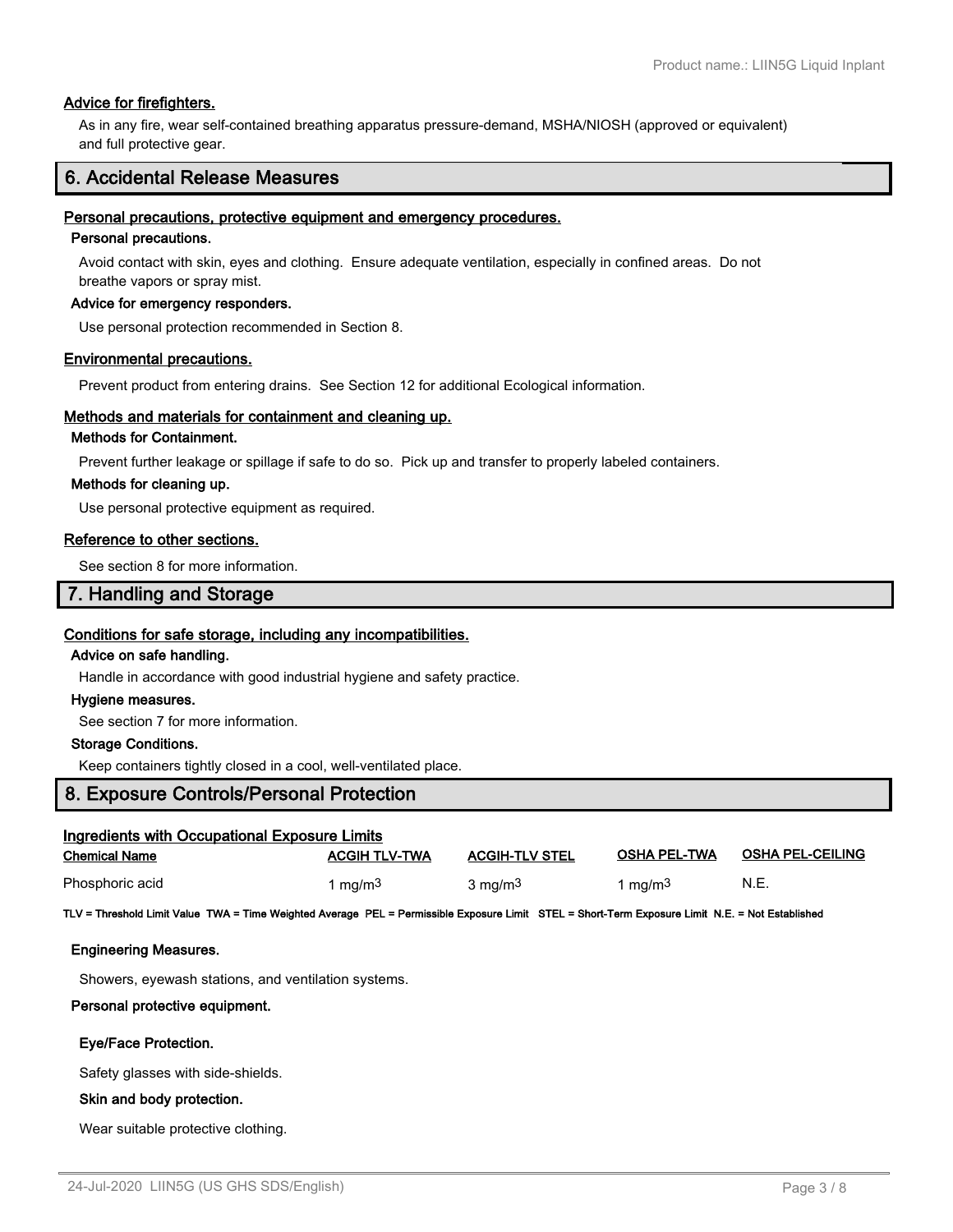#### **Respiratory protection.**

In case of insufficient ventilation wear suitable respiratory equipment.

## **9. Physical and chemical properties.**

#### **Information on basic physical and chemical properties.**

| <b>Physical state</b>                     | Liquid                   |
|-------------------------------------------|--------------------------|
| Appearance                                | Clear liquid             |
| Color                                     | Yellow                   |
| Odor                                      | Citrus                   |
| <b>Odor Threshold</b>                     | No Information           |
| рH                                        | 10.4                     |
| Melting/freezing point., °C (°F)          | No Information           |
| Flash Point., °C (°F)                     | 94 (201.20)              |
| Boiling point/boiling range., °C (°F)     | 100 - 1,390 (212 - 2534) |
| <b>Evaporation rate</b>                   | No Information Available |
| <b>Explosive properties.</b>              | No Information           |
| Vapor pressure.                           | No Information           |
| Vapor density.                            | No Information           |
| Specific Gravity. (g/cm <sup>3</sup> )    | 1.109                    |
| Water solubility.                         | completely soluble       |
| Partition coefficient.                    | No Information           |
| Autoignition temperature., °C             | No Information           |
| Decomposition Temperature °C.             | No Information           |
| Viscosity, kinematic.                     | No Information           |
| Other information.                        |                          |
| Volatile organic compounds (VOC) content. | $< 1\%$                  |
| Density, Ib/gal                           | No Information           |

## **10. Stability and Reactivity**

## **Reactivity.**

Stable under normal conditions.

#### **Chemical stability.**

Stable under recommended storage conditions.

#### **Possibility of hazardous reactions.**

None known based on information supplied.

#### **Conditions to Avoid.**

None known.

#### **Incompatible Materials.**

None known based on information supplied.

#### **Hazardous Decomposition Products.**

None known.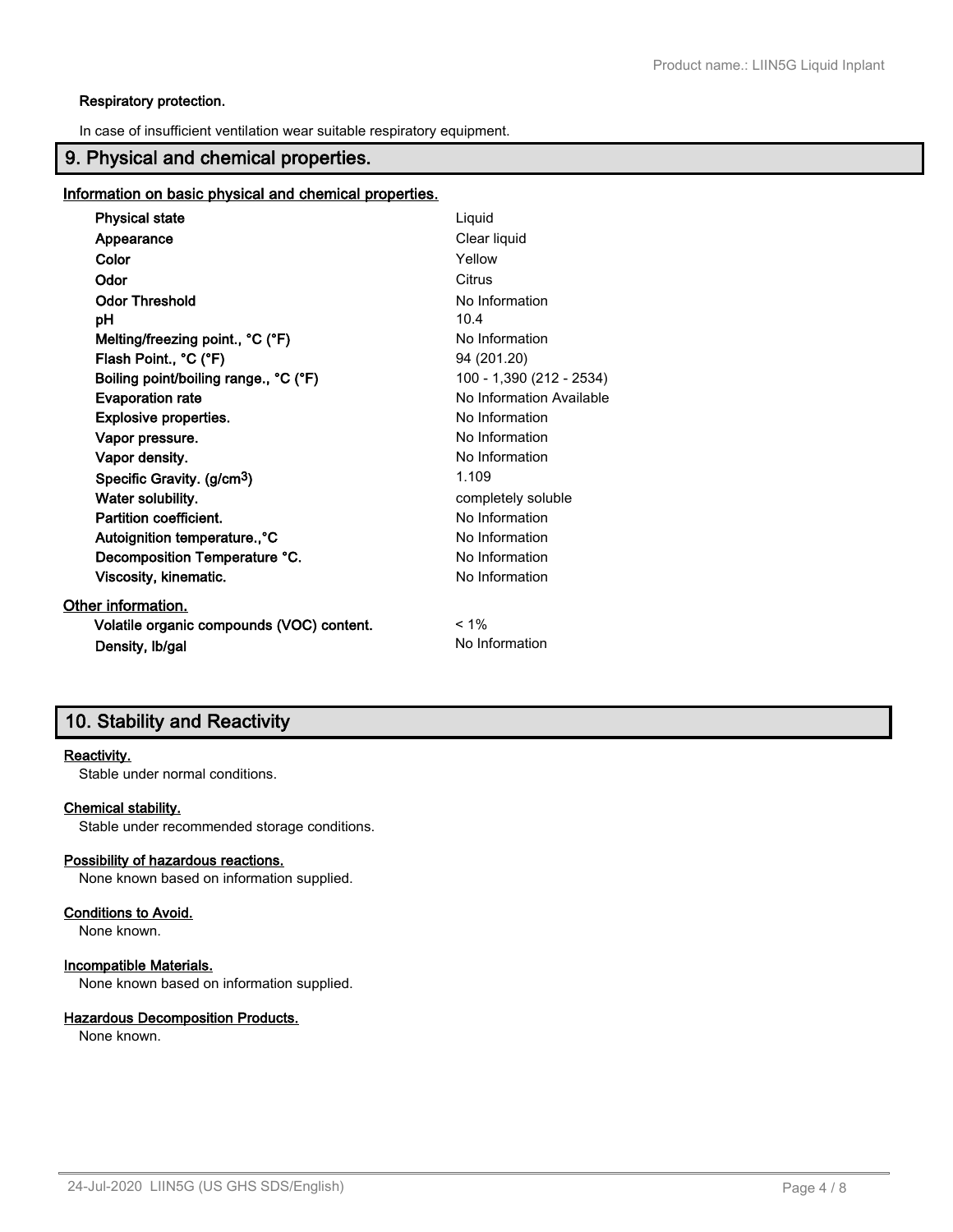# **11. Toxicological Information**

## **Information on toxicological effects.**

#### **Acute toxicity. Product Information**

| Proguet information                                 |                                        |                                                              |                               |                       |                            |
|-----------------------------------------------------|----------------------------------------|--------------------------------------------------------------|-------------------------------|-----------------------|----------------------------|
| LD50 Oral                                           |                                        | LD50 Dermal<br>LC50 Inhalation (Vapor)                       |                               |                       |                            |
| 2,711.00 mg/kg                                      |                                        | 548,780.00 mg/kg                                             | 34,483.00 mg/l                |                       |                            |
| Component Information.                              |                                        |                                                              |                               |                       |                            |
| CAS-No.                                             | <b>Chemical Name</b>                   |                                                              | LD50 Oral                     | <b>LD50 Dermal</b>    | <b>LC50 Inhalation</b>     |
| 1274                                                | NJ TSRN CS Ethoxylated Alcohol Mixture |                                                              | 1000-2000 mg/kg               | 2000 mg/kg            | >1600 mg/l (Vapor)         |
| 1300-72-7                                           | SODIUMXYLENE SULFONATE                 |                                                              | 1000 mg/kg Rat                | N.I.                  | N.I.                       |
| 497-19-8                                            | Sodium carbonate                       |                                                              | 4090 mg/kg Rat                | 2002                  | 0.8 mg/l Guinea pig (Dust) |
| 64-02-8                                             | <b>TETRASODIUM EDTA</b>                |                                                              | 1658 mg/kg Rat                | N.I.                  | N.I.                       |
| 68439-57-6                                          |                                        | SODIUM (C14-16) OLEFIN SULFONATE                             | 2220 mg/kg Rat                | 6300                  | N.I.                       |
| 5989-27-5                                           | D-limonene                             |                                                              | 5200 mg/kg, 4400<br>mg/kg Rat | >5000 mg/kg<br>Rabbit | N.I.                       |
| 7664-38-2                                           | Phosphoric acid                        |                                                              | 1530 mg/kg Rat                | 2740 mg/kg<br>Rabbit  | N.I.                       |
| $N.I. = No Information$                             |                                        |                                                              |                               |                       |                            |
| Skin corrosion/irritation.<br><b>SKIN IRRITANT.</b> |                                        |                                                              |                               |                       |                            |
| Eye damage/irritation.<br>No Information            |                                        |                                                              |                               |                       |                            |
| No Information                                      | Respiratory or skin sensitization.     |                                                              |                               |                       |                            |
| Ingestion.<br>No Information                        |                                        |                                                              |                               |                       |                            |
| Germ cell mutagenicity.<br>No Information           |                                        |                                                              |                               |                       |                            |
| Carcinogenicity.<br>No Information                  |                                        |                                                              |                               |                       |                            |
| CAS-No.<br>5989-27-5                                | <b>Chemical Name</b><br>D-limonene     |                                                              | <b>IARC</b><br>IARC Group 3   | <b>NTP</b>            | <b>OSHA</b>                |
| Reproductive toxicity.<br>No Information            |                                        |                                                              |                               |                       |                            |
| No Information                                      |                                        | Specific target organ systemic toxicity (single exposure).   |                               |                       |                            |
| No Information                                      |                                        | Specific target organ systemic toxicity (repeated exposure). |                               |                       |                            |
| Aspiration hazard.<br>No Information                |                                        |                                                              |                               |                       |                            |

### **Primary Route(s) of Entry**

No Information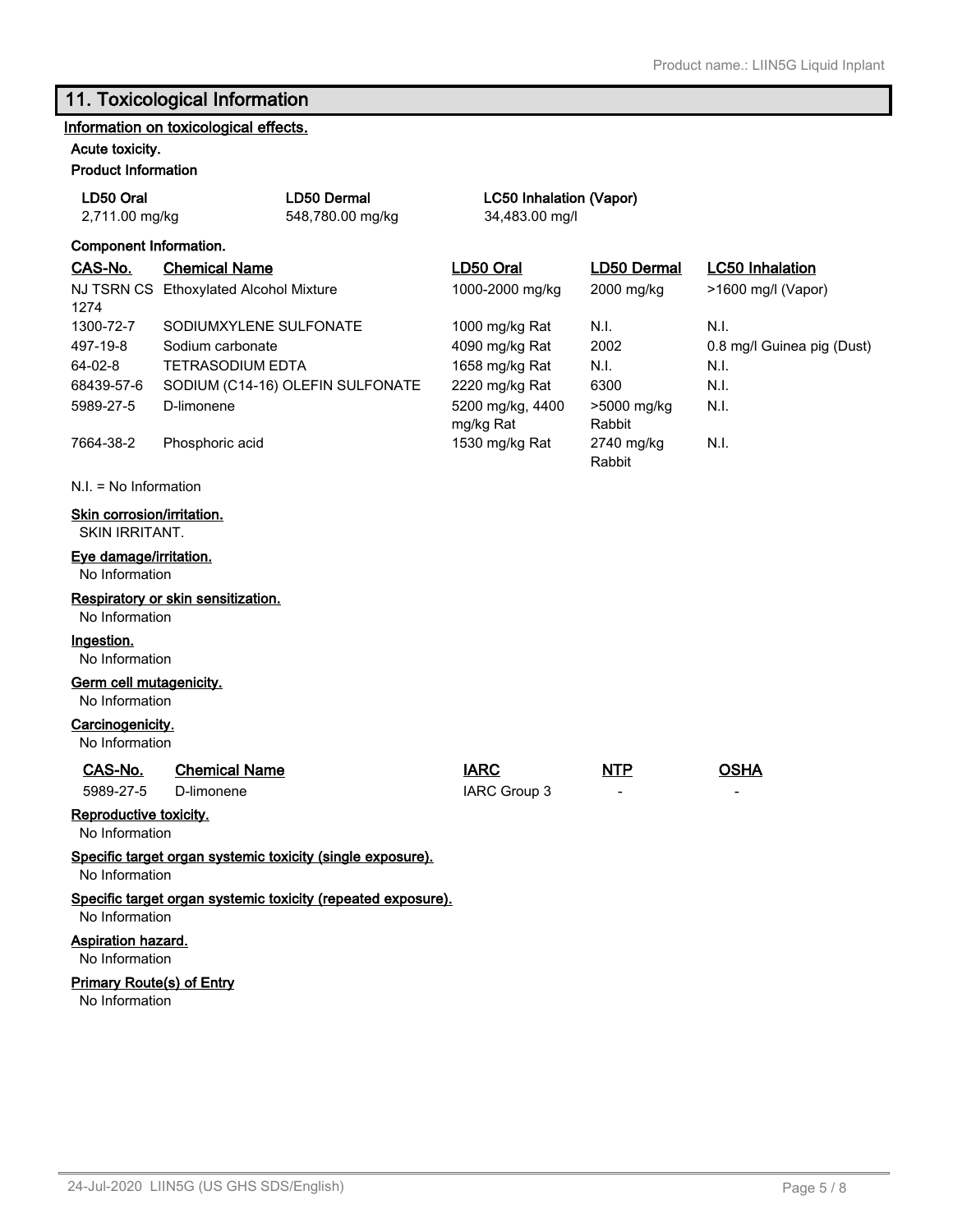## **12. Ecological Information**

## **Toxicity.**

19.34% of the mixture consists of ingredient(s) of unknown aquatic toxicity

#### **Ecotoxicity effects.**

| <b>Chemical Name</b>    | <b>Toxicity to algae</b> | <b>Toxicity to fish</b>         | Toxicity to daphnia and other<br>aquatic invertebrates |
|-------------------------|--------------------------|---------------------------------|--------------------------------------------------------|
|                         |                          | LC50 96 h Lepomis macrochirus   |                                                        |
| Sodium carbonate        |                          | 300 mg/L, LC50 96 h             | EC50 48 h Daphnia magna 265                            |
| 497-19-8                |                          | Pimephales promelas 310 - 1220  | mg/L                                                   |
|                         |                          | mg/L                            |                                                        |
| <b>TETRASODIUM EDTA</b> | EC50 72 h Desmodesmus    | LC50 96 h Lepomis macrochirus   |                                                        |
| 64-02-8                 | subspicatus 1.01 mg/L    | 41 mg/L, LC50 96 h Pimephales   |                                                        |
|                         |                          | promelas 59.8 mg/L              |                                                        |
| SODIUM (C14-16) OLEFIN  |                          | LC50 96 h Brachydanio rerio 1.0 |                                                        |
| <b>SULFONATE</b>        |                          | - 10.0 mg/L, LC50 96 h          |                                                        |
| 68439-57-6              |                          | Brachydanio rerio 12.2 mg/L     |                                                        |
| D-limonene              |                          | LC50 96 h Pimephales promelas   |                                                        |
|                         |                          | 0.619 - 0.796 mg/L, LC50 96 h   |                                                        |
| 5989-27-5               |                          | Oncorhynchus mykiss 35 mg/L     |                                                        |

#### **Persistence and degradability.**

No data are available on the product itself.

#### **Bioaccumulative potential.**

Discharge into the environment must be avoided.

## **Mobility in soil.**

No information

## **Other adverse effects.**

No information

## **13. Disposal Considerations**

## **Waste Disposal Guidance.**

Disposal should be in accordance with applicable regional, national and local laws and regulations.

## **14. Transport Information**

| DOT | No Information |
|-----|----------------|
|     |                |

**IMDG** No Information

**IATA** No Information

## **15. Regulatory Information**

## **International Inventories:**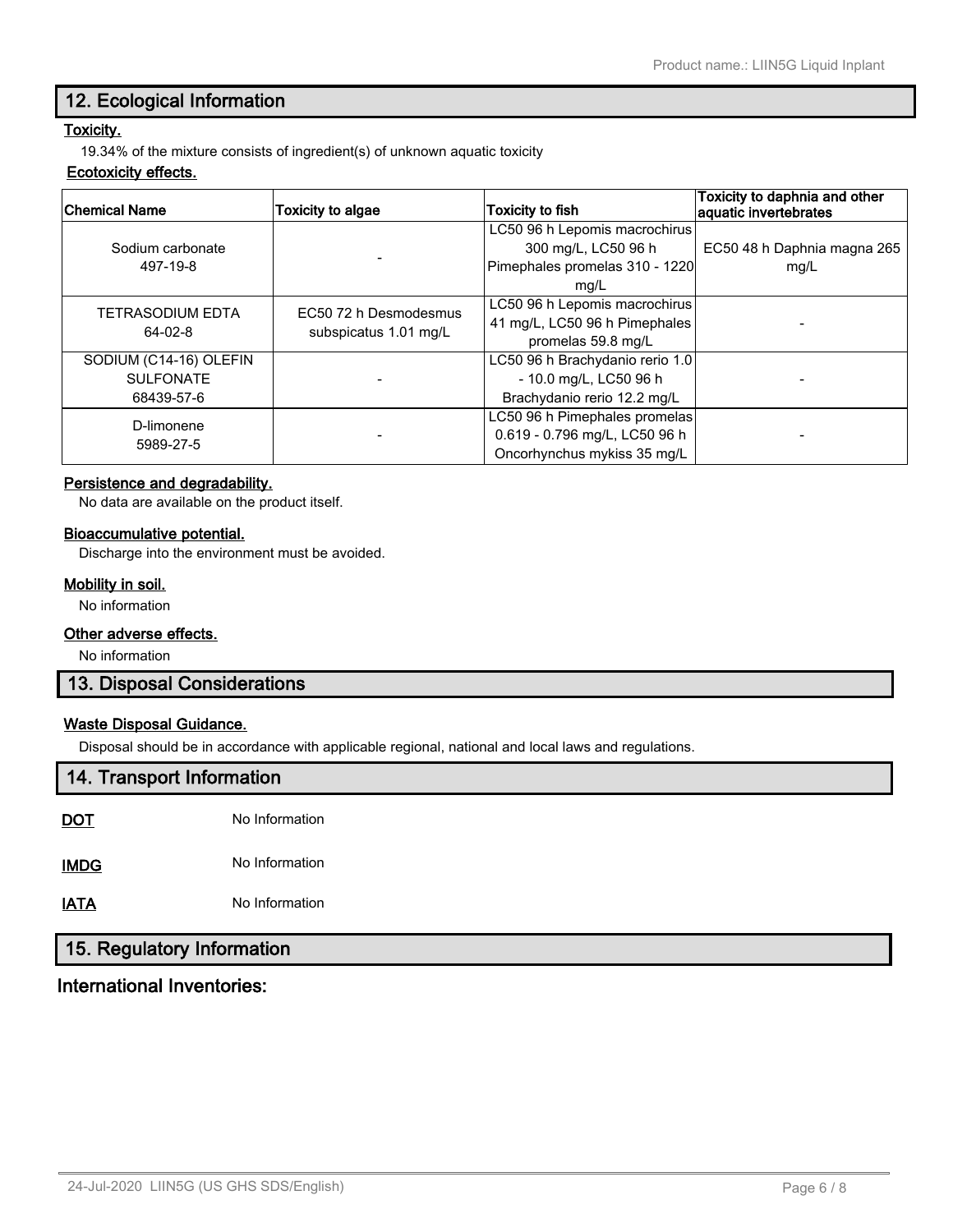| TSCA                 | Complies                                                                                          |  |  |
|----------------------|---------------------------------------------------------------------------------------------------|--|--|
| DSL                  | Complies                                                                                          |  |  |
| <b>DSL/NDSL</b>      | Complies                                                                                          |  |  |
| <b>EINECS/ELINCS</b> |                                                                                                   |  |  |
| <b>ENCS</b>          |                                                                                                   |  |  |
| <b>IECSC</b>         |                                                                                                   |  |  |
| KECI                 |                                                                                                   |  |  |
| <b>PICCS</b>         |                                                                                                   |  |  |
| AICS                 |                                                                                                   |  |  |
| <b>NZIoC</b>         |                                                                                                   |  |  |
| TCSI                 |                                                                                                   |  |  |
| <b>TSCA</b>          | United States Toxic Substances Control Act Section 8(b) Inventory.                                |  |  |
| <b>DSL</b>           | Canadian Domestic Substances List.                                                                |  |  |
| <b>DSL/NDSL</b>      | Canadian Domestic Substances List/Canadian Non-Domestic Substances List                           |  |  |
| <b>EINECS/ELINCS</b> | European Inventory of Existing Chemical Substances/European List of Notified Chemical Substances. |  |  |
| <b>ENCS</b>          | Japan Existing and New Chemical Substances.                                                       |  |  |
| <b>IECSC</b>         | China Inventory of Existing Chemical Substances.                                                  |  |  |
| <b>KECL</b>          | Korean Existing and Evaluated Chemical Substances.                                                |  |  |
| <b>PICCS</b>         | Philippines Inventory of Chemicals and Chemical Substances.                                       |  |  |
| <b>AICS</b>          | Australian Inventory of Chemical Substances.                                                      |  |  |
| <b>NZIoC</b>         | New Zealand Inventory of Chemicals.                                                               |  |  |
| <b>TCSI</b>          | Taiwan Chemical Substance Inventory                                                               |  |  |

## **U.S. Federal Regulations:**

## **SARA SECTION 313:**

This product contains the following substances subject to the reporting requirements of Section 313 of Title III of the Superfund Amendment and Reauthorization Act of 1986 and 40 CFR part 372: .

This product does not contain any chemicals that are subject to the reporting requirements of SARA 313.

## **TOXIC SUBSTANCES CONTROL ACT 12(b):**

This product contains the following chemical substances subject to the reporting requirements of TSCA 12(B) if exported from the United States:.

This product does not contain any chemicals that are subject to the reporting requirements of TSCA 12(b).

## **CALIFORNIA PROPOSITION 65 CARCINOGENS**

No Proposition 65 Carcinogens exist in this product.

## **CALIFORNIA PROPOSITION 65 REPRODUCTIVE TOXINS**



Warning: The following ingredients present in the product are known to the state of California to cause birth defects, or other reproductive hazards.

**Chemical Name CAS-No.** METHANOL 67-56-1